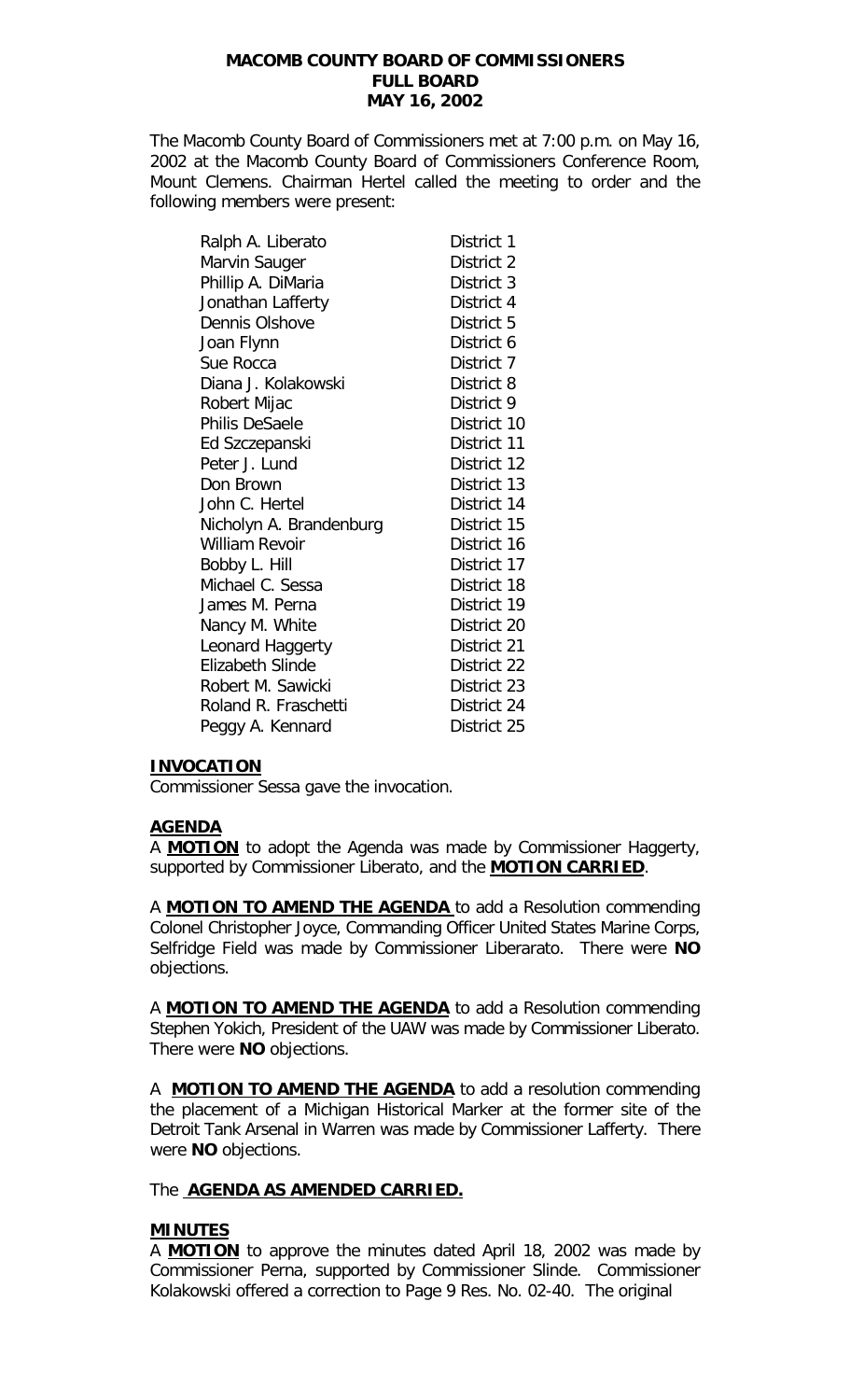Resolution should have stated **County Finance Director** as Chief Administrative Officer of the County instead of Chairman of the Board of Commissioners. **THE MINUTES AS CORRECTED CARRIED.**

### **PRESENTATION**

Commissioner Hill presented a resolution to Marcus Moore, upon being selected as Macomb County Basketball Player of the Year by the Macomb Daily and as Detroit News First Team All State Class B.

Commissioner White, Commissioner Rocca, Commissioner Perna, Commissioner Revoir and Commissioner Hill accepted a plaque from the Clinton Township Blood Drive Committee and the American Red Cross in recognition of three years of support of the Community Blood Drive. An Exceptional Volunteer pin and a special plaque for exemplary leadership were presented to Commissioner White.

## **PUBLIC PARTICIPATION**

**Gary Whitmore, Harrison Township** spoke against illegal dumping in the area of the I-94 westbound exit onto N. River Road and in favor of the extension of the Boardwalk along the Clinton River.

**Ralph Roberts, Clinton Township** offered support for the Fireworks at Freedom Hill.

**Lillian Adams,** Director of Sterling Utica, Shelby Chamber of Commerce spoke in support of the SMART BUS Proposal.

**Bill Gressel, Sterling Heights** spoke regarding his concerns about several issues at Freedom Hill.

**Louise Bertolini, Clinton Township** spoke in favor of Care House.

## **COMMITTEE REPORTS:**

## *LEGISLATIVE & ADMIN SERVICES COMMITTEE MAY 5, 2002*

The Clerk read the recommendations from the Legislative & Administrative Services Committee and a **MOTION** was made by Chairperson Mijac, supported by Vice-Chairperson Rocca, to adopt the committee recommendation.

- 1. RECOMMEND THAT THE BOARD OF COMMISSIONERS APPROVE THE ISSUANCE OF THE INTEGRATED COURT SYSTEM RFP.
- 2. RECOMMEND THAT THE BOARD OF COMMISSIONERS APPROVE THE FOLLOWING COMPUTER PURCHASES.

FOUR STANDARD DELL GX150 PC'S WITH SPEAKERS, FOUR MS STANDARD BUSINESS SOFTWARE AND FOUR HP960 CXI PRINTERS NOT TO EXCEED \$6,560.00 FOR MCCSA HEADSTART CLASSROOMS; FUNDING IS AVAILABLE FROM THE MCCSA HEADSTART PROGRAM;

ONE STANDARD PERSONAL PC AND ONE MS OFFICE STANDARD BUSINESS SOFTWARE FOR THE MACOMB COUNTY PROSECUTOR'S OFFICE AT A COST NOT TO EXCEED \$1,378.00. FUNDING IS AVAILABLE FROM THE DOMESTIC VIOLENCE GRANT; AND

THREE HP 4100 TN LASER PRINTERS FOR PUBLIC HEALTH MATERNAL/CHILD SERVICES AND CLINICAL HEALTH SERVICES AT A COST NOT TO EXCEED \$6,273.00; FUNDING IS AVAILABLE FROM THE PUBLIC HEALTH-COMPUTER PROJECT PROGRAM.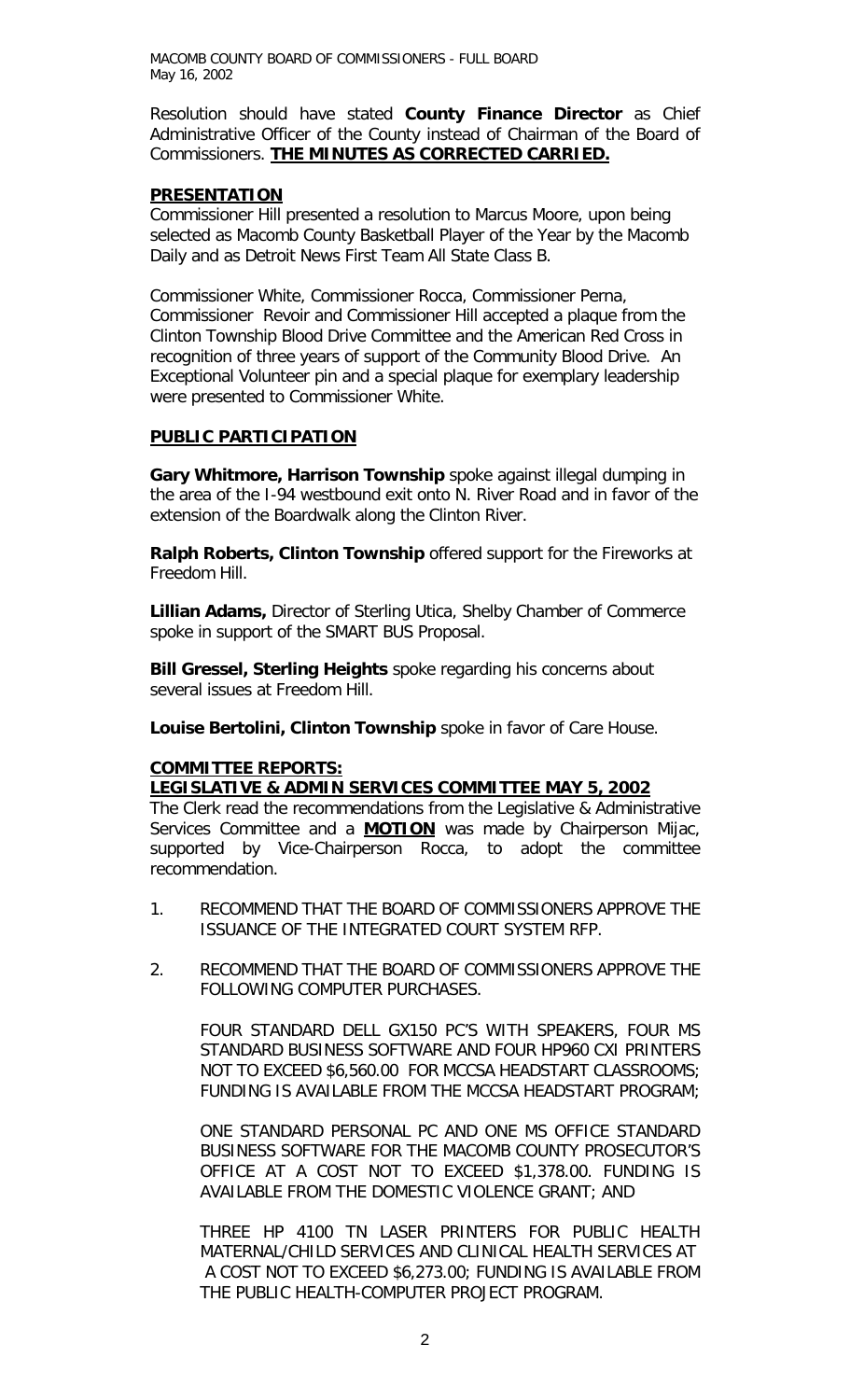3. RECOMMEND THAT THE BOARD OF COMMISSIONERS DIRECT ACS TO DEVELOP AN ELECTRONIC INTERFACE FROM THE REAL PROPERTY DELINQUENCY SYSTEM INTO THE ACS REGISTER OF DEEDS SYSTEM TO ALLEVIATE THE MANUAL DUPLICATION OF ENTRY OF INFORMATION, AT A COST NOT TO EXCEED \$5,000.00; FUNDING IS AVAILABLE FROM THE TREASURER REAL TAX DELINQUENT SYSTEM REPLACEMENT FUND.

# **THE MOTION CARRIED.**

*JUSTICE AND PUBLIC SAFETY COMMITTEE MEETING, MAY 8, 2002* The Clerk read the recommendations from the Justice and Public Safety Committee and a **MOTION** was made by Chairperson DiMaria, supported by Vice-Chairperson Olshove, to adopt the committee recommendations.

- 1. RECOMMEND THAT THE BOARD OF COMMISSIONERS AUTHORIZE MACOMB COUNTY COMMUNITY CORRECTIONS TO APPLY FOR CONTINUATION GRANT FUNDING FROM THE MICHIGAN DEPARTMENT OF CORRECTIONS/OFFICE OF COMMUNITY CORRECTIONS TO MAINTAIN STAFF AND PROGRAM OPERATIONS FOR FY 2003.
- 2. RECOMMEND THAT THE BOARD OF COMMISSIONERS ACCEPT AND ENTER INTO A GRANT AGREEMENT FOR THE FY 00-01 STATE DOMESTIC PREPAREDNESS EQUIPMENT GRANT (SDPEG) IN THE AMOUNT OF \$43,922.00 FOR THE PURCHASE OF EQUIPMENT FOR THE SHERIFF'S OFFICE SWAT TEAM.
- 3. RECOMMEND THAT THE BOARD OF COMMISSIONERS APPROVE THE REVISED VERSION OF THE MACOMB COUNTY EMERGENCY ACTION GUIDELINES AS REQUIRED BY THE MICHIGAN STATE POLICE EMERGENCY MANAGEMENT DIVISION.

## **THE MOTION CARRIED**

## **HEALTH SERVICES COMMITTEE, MAY 8, 2002**

The Clerk read the recommendations from the Health Services Committee and a **MOTION** was made by Chairperson White, supported by Vice-Chairperson Haggerty, to adopt the committee recommendations.

- 1. RECOMMEND THAT THE BOARD OF COMMISSIONERS AUTHORIZE MACOMB COUNTY HEALTH DEPARTMENT TO ESTABLISH A FEE SCHEDULE FOR IMMUNIZATIONS BEGINNING JUNE, 2002; FEES WILL BE BASED UPON MEDICAID RATES AND A SLIDING SCALE PAYMENT SCHEDULE.
- 2. RECOMMEND THAT THE BOARD OF COMMISSIONERS AUTHORIZE THE HEALTH DEPARTMENT TO RECEIVE BIOTERRORISM FUNDING.
- 3. RECOMMEND THAT THE BOARD OF COMMISSIONERS AUTHORIZE THE HEALTH DEPARTMENT TO WORK WITH FITZGERALD SCHOOLS AND OTHER INTERESTED PARTIES TO IDENTIFY AND RECOMMEND A NEW FIDUCIARY TO THE STATE OF MICHIGAN.

## **THE MOTION CARRIED.**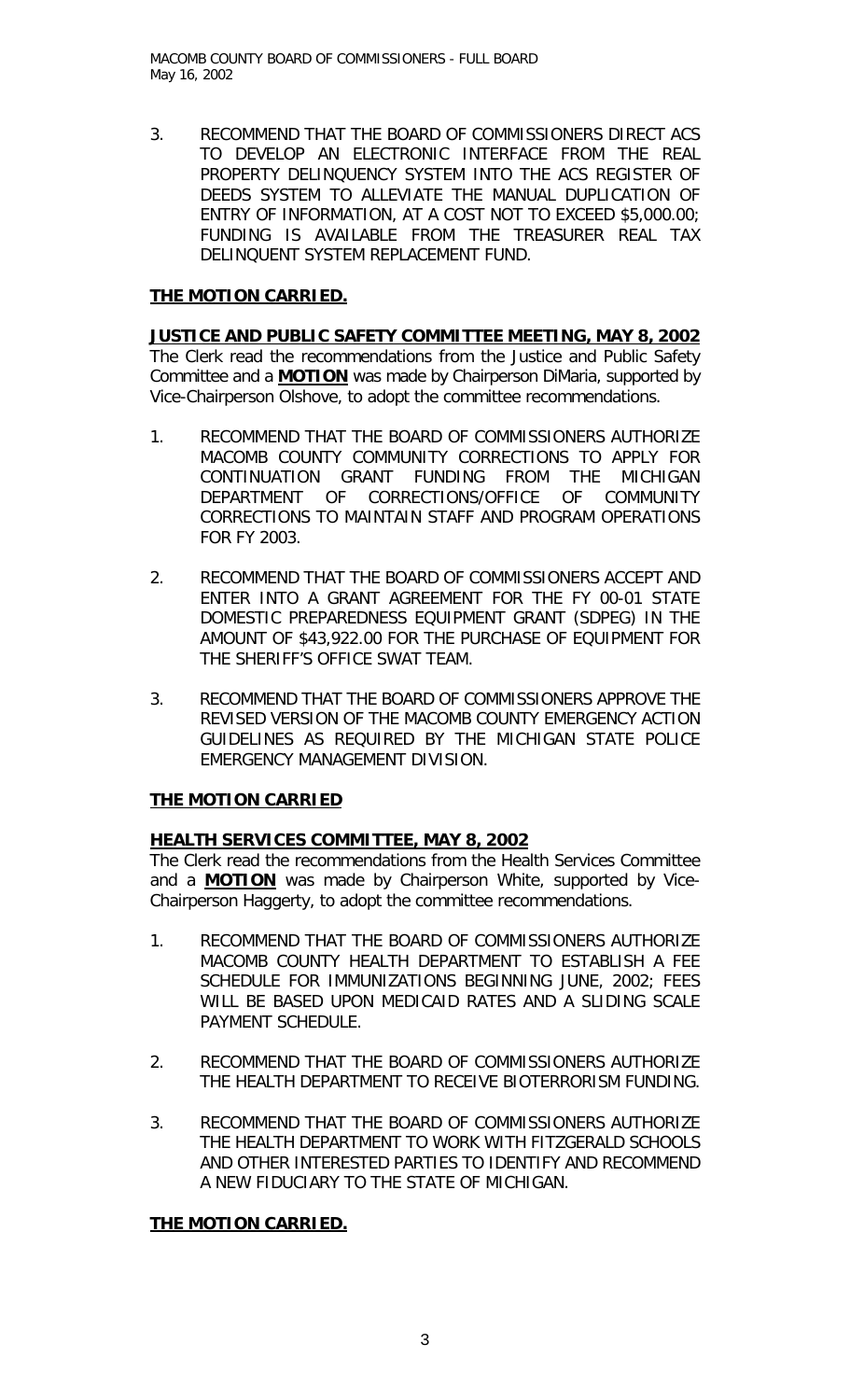# *OPERATIONAL SERVICES COMMITTEE, MAY 9, 2002*

The Clerk read the recommendations from the Operational Services Committee and a **MOTION** was made by Chairperson Hill, supported by Vice-Chairperson Lafferty, to adopt the committee recommendations.

Commissioner Brandenburg asked that Motions #1 and #2 be separated. There were **NO** objections.

A vote was taken on the following:

3. RECOMMEND THAT THE BOARD OF COMMISSIONERS AUTHORIZE PAYMENT FOR THE WORK PERFORMED AS FOLLOWS:

| COURT BUILDING | STRAT WOLD | 933.33 |
|----------------|------------|--------|
| RENOVATION     | ARCHITECTS |        |

FURTHER, FUNDS ARE AVAILABLE IN THE CAPITAL BUDGET

- 4. RECOMMEND THAT THE BOARD OF COMMISSIONERS APPROVE THE REQUEST FROM THE CITY OF MT. CLEMENS AND THE DOWNTOWN DEVELOPMENT AUTHORITY FOR USE OF THE PARKING STRUCTURE ON THE FOLLOWING DATES: FRIDAY, JUNE 28, 2002, SATURDAY, AUGUST 24, 2002 AND TUESDAY, DECEMBER 31, 2002; FURTHER THE CITY WILL PROVIDE LIABILITY INSURANCE NAMING THE COUNTY AS ADDITIONAL INSURED, ALONG WITH ADDITIONAL SECURITY AND POLICE FOR ALL EVENTS AND A FIRE WATCH TEAM FOR THE NEW YEAR'S GALA; A FEE OF \$3.00 PER VEHICLE WILL BE CHARGED AND THE COUNTY WILL BE REIMBURSED IN THE EVENT REVENUES DO NOT EXCEED EXPENSES.
- 5. RECOMMEND THAT THE BOARD OF COMMISSIONERS AWARD THE PARKING STRUCTURE RESTORATION PROJECT TO THE LOW BIDER, STRUCTURAL PRESERVATION SYSTEMS, INC., IN THE BASE BID AMOUNT OF \$203,000.00 AND THE ACCEPTANCE OF THE ALTERNATE IN THE AMOUNT OF \$25,830.00 FOR A TOTAL PRICE OF \$228,830.00; FUNDS ARE AVAILABLE IN THE CAPITAL BUDGET.
- 6. RECOMMEND THAT THE BOARD OF COMMISSIONERS CONCUR WITH THE PURCHASING MANAGER AND APPROVE THE PURCHASE OF ONE RICOH AFICIO 6513 COLOR COPIER SYSTEM FOR THE PLANNING DEPARTMENT FROM OUR CONTRACTED VENDOR, IKON OFFICE SOLUTIONS, WITH A GSA PRICING OF \$25,785.00 AFTER \$200.00 TRADE-IN ALLOWANCE; FUNDS ARE AVAILABLE FROM THE 2002 CONVENIENCE COPIER FUND.
- 7. RECOMMEND THAT THE BOARD OF COMMISSIONERS CONCUR WITH THE PURCHASING MANAGER AND AWARD THE LAWN/LANDSCAPE MAINTENANCE CONTRACT FOR VARIOUS MACOMB COUNTY BUILDINGS TO THE LOWEST RESPONSIBLE BIDDER, PINE HARBORS, INC., IN THE AMOUNT OF \$21,630.00; FUNDS ARE AVAILABLE FROM THE 2002 FACILITIES AND OPERATIONS GROUND MAINTENANCE ACCOUNT.

# **THE MOTION CARRIED**

## **SEPARATED MOTION**

1. RECOMMEND THAT THE BOARD OF COMMISSIONERS APPROVE THE LEASE, AS AMENDED, BETWEEN THE COUNTY OF MACOMB AND THE CITY OF MT. CLEMENS, FOR PROPERTY LOCATED AT THE SOUTHEAST CORNER OF CROCKER BOULEVARD AND NORTHBOUND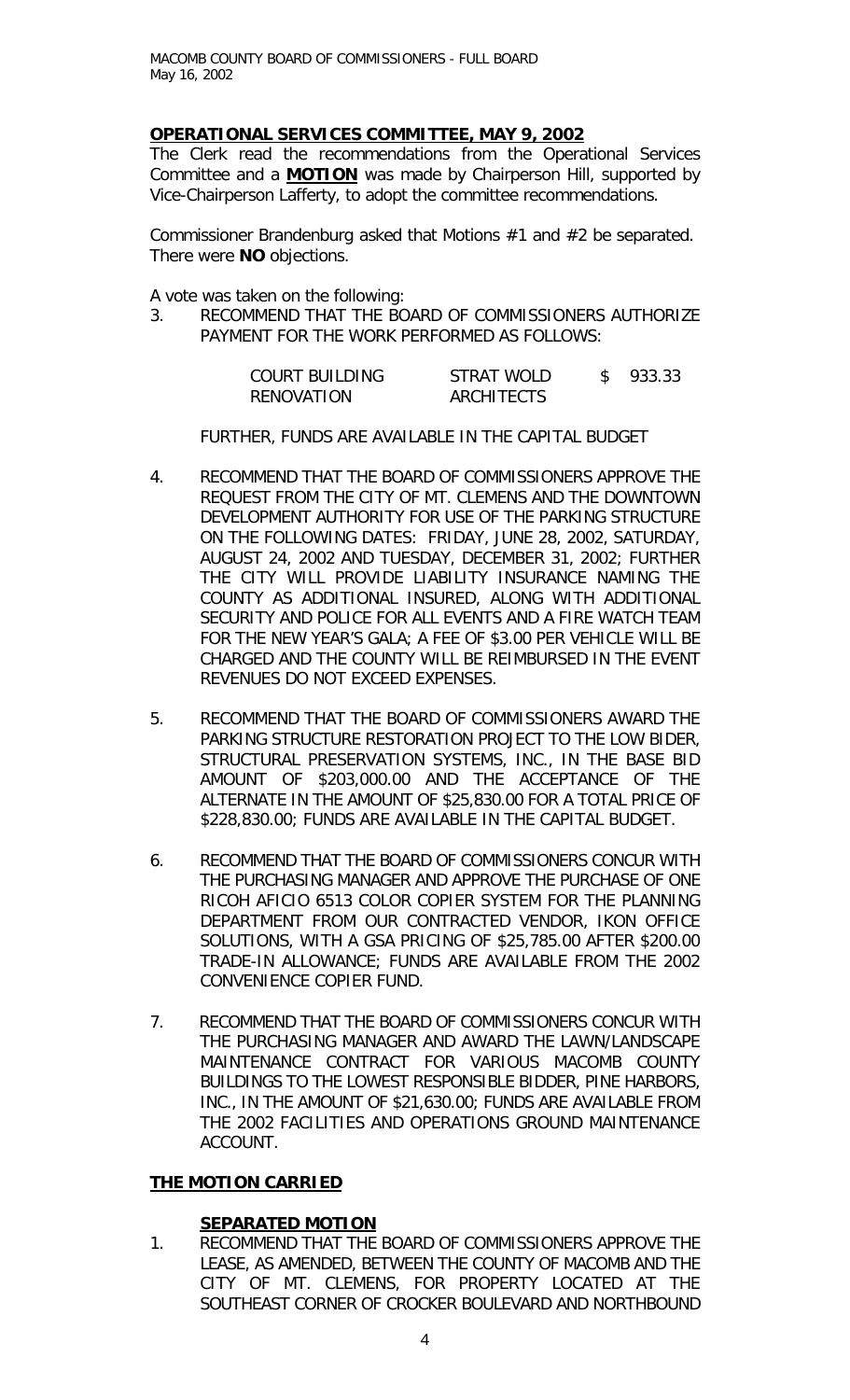GRATIOT, FOR THE PURPOSE OF ALLOWING THE CITY TO USE SAME FOR THE DEVELOPMENT OF A PARK.

## **THE MOTION CARRIED**, WITH COMMISSIONER BRANDENBURG VOTING **NO**.

2. RECOMMEND THAT THE BOARD OF COMMISSIONERS AUTHORIZE THE FINANCE DEPARTMENT, HEALTH DEPARTMENT AND FACILITIES AND OPERATIONS TO WORK WITH THE FAMILY INDEPENDENCE AGENCY AND THE CITY OF WARREN DOWNTOWN DEVELOPMENT AUTHORITY IN OBTAINING AN ALTERNATE SITE FOR THE HEALTH DEPARTMENT AND THE FAMILY INDEPENDENCE AGENCY CURRENTLY HOUSED IN THE WARREN SATELLITE BUILDING; ACCEPTABLE SITE(S) AND RECOMMENDATION TO BE BROUGHT BACK TO COMMITTEE FOR THEIR REVIEW AND APPROVAL.

**THE MOTION CARRIED**, WITH COMMISSIONER BRANDENBURG VOTING **NO**.

# *COMMUNITY SERVICES COMMITTEE, MAY 10, 2002*

The Clerk read the recommendations from the Community Services Committee and a **MOTION** was made by Chairperson Brandenburg, supported by Vice-Chairperson Kennard, to adopt the committee recommendations.

- 1. RECOMMEND THAT THE BOARD OF COMMISSIONERS AUTHORIZE THE MACOMB COUNTY COMMUNITY SERVICES AGENCY TO ENTER INTO A CONTRACTUAL AGREEMENT WITH HANOVER GROVE CONSUMER HOUSING COOPERATIVE.
- 2. RECOMMEND THAT THE BOARD OF COMMISSIONERS AUTHORIZE MACOMB MSU EXTENSION TO RECEIVE \$24,000 FROM THE MICHIGAN DEPARTMENT OF COMMUNITY HEALTH ON BEHALF OF MACOMB COUNTY TO IMPLEMENT RENEWAL OF PROJECT FRESH FROM JUNE 1, 2002 THROUGH OCTOBER 31, 2002.

# **THE MOTION CARRIED.**

# *PERSONNEL COMMITTEE, MAY 13, 2002*

The Clerk read the recommendations from the Personnel Committee and a **MOTION** was made by Chairperson Liberato, supported by Vice-Chairperson Haggerty, to adopt the committee recommendations.

- 1. RECOMMEND THAT THE BOARD OF COMMISSIONERS RECONFIRM THE FOLLOWING VACANCIES:
	- 1. ONE DICTATION CLERK CIRCUIT COURT
	- 2. ONE CASE MANAGER II MENTAL HEALTH
	-
	-
	- 5. ONE PUBLIC HEALTH NURSE I/II HEALTH DEPARTMENT
	-
	- 7. ONE TYPIST CLERK III MCCSA
	- 8. ONE PC/NETWORK SUPPORT MANAGEMENT INFOR. TECHNICIAN SERVICES
	- 9. ONE INSPECTOR PUBLIC WORKS
	- 10. ONE DEPUTY SHERIFF

3. ONE SECURITY GUARD FACILITIES & OPERATIONS 4. ONE DICTATION CLERK FRIEND OF THE COURT 6. ONE ENVIRONMENTALIST II/III HEALTH DEPARTMENT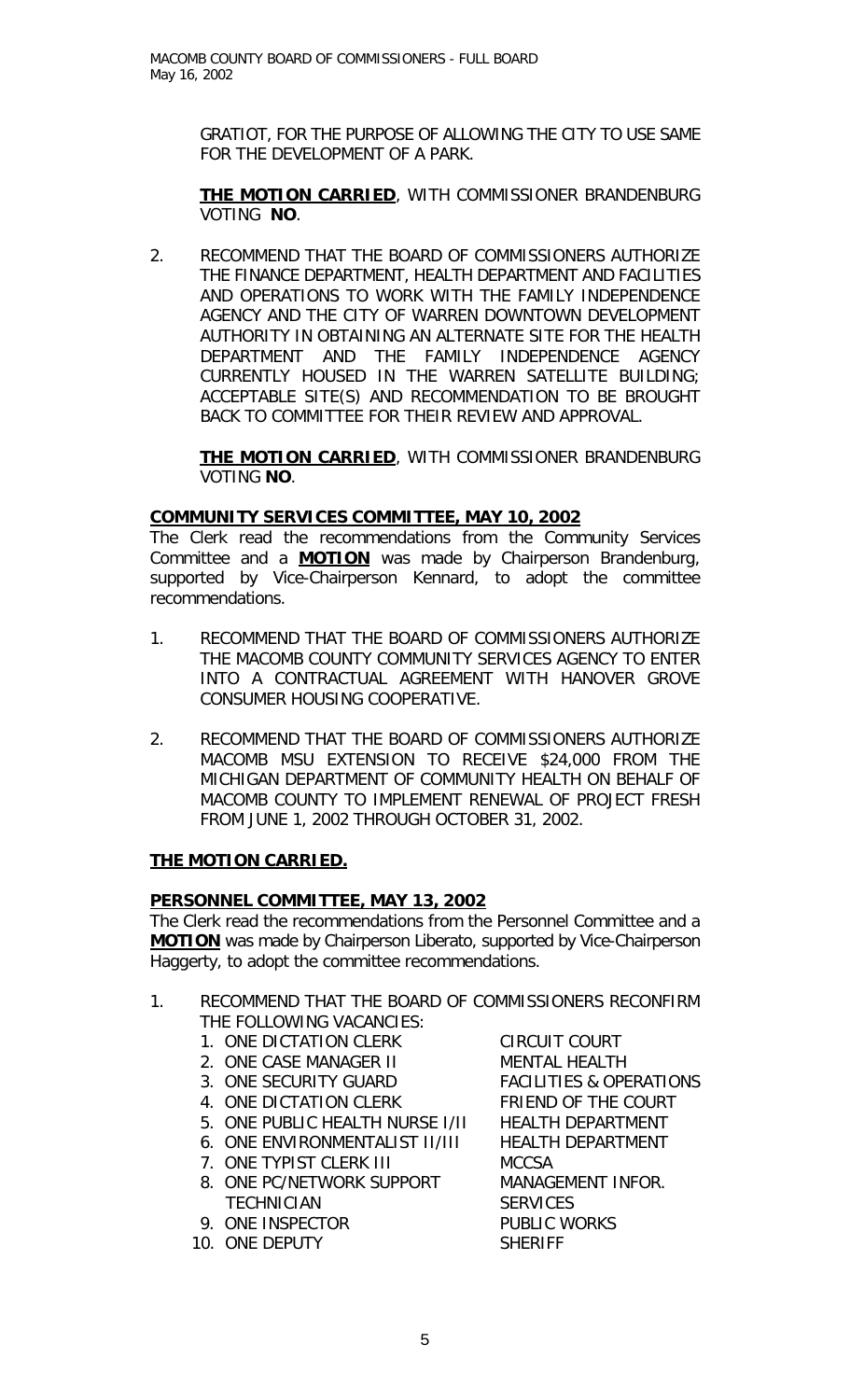- 2. RECOMMEND THAT THE BOARD OF COMMISSIONERS APPROVE THE RECLASSIFICATION OF ONE TYPIST CLERK III POSITION TO ONE CASHIER I, ONE ACCOUNT CLERK IV POSITION TO ACCOUNT CLERK III AND ONE COMPUTER MAINTENANCE CLERK POSITION TO ONE ACCOUNT CLERK III IN THE COUNTY CLERK/REGISTER OF DEEDS OFFICE.
- 3. RECOMMEND THAT THE BOARD OF COMMISSIONERS APPROVE THE CREATION OF ONE PART-TIME ACCOUNT CLERK I/II POSITION AND DELETE TWO PART-TIME CO-OP CLERKS IN THE PURCHASING DIVISION OF THE FINANCE DEPARTMENT.
- 4. RECOMMEND THAT THE BOARD OF COMMISSIONERS APPROVE THE RECLASSIFICATION OF ONE ASSISTANT PROSECUTING ATTORNEY I TO ONE ASSISTANT PROSECUTING ATTORNEY II FOR THE JUVENILE ACCOUNTABILITY BLOCK GRANT IN THE PROSECUTING ATTORNEY'S OFFICE.

# **THE MOTION CARRIED.**

# *BUDGET COMMITTEE, MAY 14, 2002*

The Clerk read the recommendations from the Budget Committee and a **MOTION** was made by Chairperson Brown, supported by Vice-Chairperson Sauger, to adopt the committee recommendations.

Commissioner Brandenburg asked to separate Motion #1. There were **NO** objections.

- 2. CONTINUATION OF FUNDING IN THE AMOUNT OF \$40,000.00 TO TURNING POINT, INCORPORATED FOR THE SEXUAL ASSAULT NURSE EXAMINER (SANE) PROGRAM; FUNDING IS AVAILABLE IN THE 2002 CONTINGENCY ACCOUNT.
- 3. RECOMMEND THAT THE BOARD OF COMMISSIONERS AUTHORIZE REIMBURSEMENT TO CHESTERFIELD TOWNSHIP FOR CLEAN UP OF CANAL PER LETTER OF REQUEST FROM CHESTERFIELD TOWNSHIP SUPERVISOR JIM ELLIS DATED APRIL 26, 2002; FUNDING IS AVAILABLE IN THE ENVIRONMENTAL PROBLEMS FOR LAKES AND RIVERS, NOT TO EXCEED \$4,000.00.
- 4. RECOMMEND THAT THE BOARD OF COMMISSIONERS AUTHORIZE PAYMENT OF \$500.00 FOR THE COUNTY'S CONTINUED MEMBERSHIP IN THE SOUTHEAST MICHIGAN CONSERVATION AND DEVELOPMENT COUNCIL; FUNDING IS AVAILABLE IN THE 2002 CONTINGENCY ACCOUNT.
- 5. RECOMMEND THAT THE BOARD OF COMMISSIONERS APPROVE TWO ADDITIONAL TYPIST CLERKS I/II TO THE 2002 REGISTER OF DEEDS BUDGET AS OUTLINED IN THE MAY 6, 2002 CORRESPONDENCE FROM THE COUNTY FINANCE DIRECTOR. THE 2002 ANNUAL COST OF THE TWO POSITIONS IS \$75,110.00 WITH THE COST FOR THE REMAINDER OF 2002 AT \$43,900.00; FURTHER THE 2002 REGISTER OF DEEDS REVENUE, RECORDING FEES/TRANSFER TAX BUDGET BE INCREASED BY \$43,900.00 TO OFFSET THIS COST. NO ADDITIONAL FUNDING WILL BE REQUIRED.
- 6. RECOMMEND THAT THE BOARD OF COMMISSIONERS APPROVE THE PURCHASE OF SWAT EQUIPMENT FOR THREE ADDITIONAL OFFICERS COMMITTED TO THE COUNTYWIDE SWAT TEAM, ONE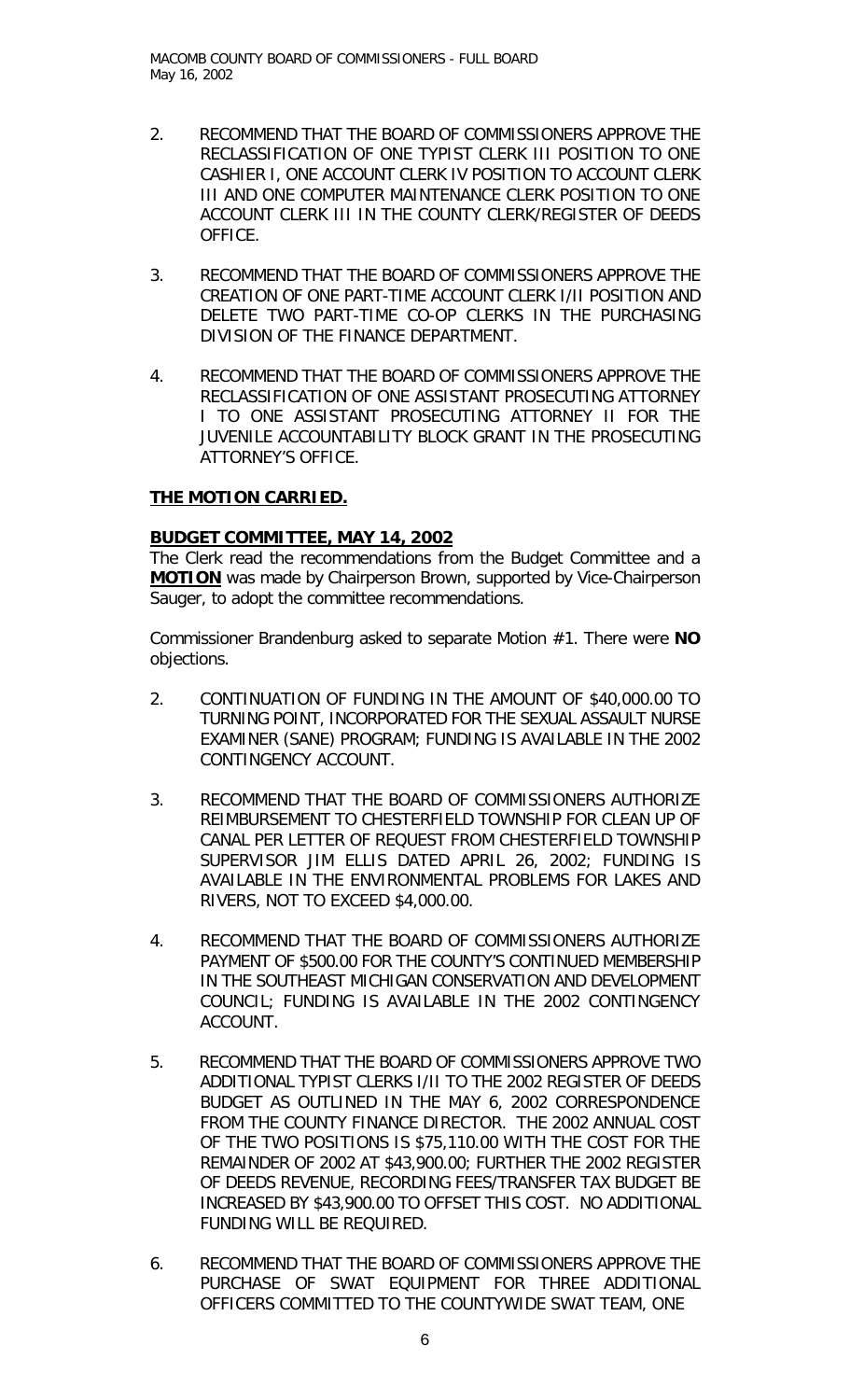> OFFICER EACH FROM ROSEVILLE, CLINTON TOWNSHIP AND FRASER POLICE DEPARTMENTS. TOTAL COST OF EQUIPMENT IS \$6,958.00 PER OFFICER OR A TOTAL COST OF \$20,874.00; FURTHER, FUNDING IS AVAILABLE IN THE 2002 CONTINGENCY ACCOUNT.

### **SEPARATED MOTION**

1. APPROVE A CONTRACT WITH CARE HOUSE IN THE AMOUNT OF \$15,000.00 FOR A PERIOD OF ONE YEAR TO PROVIDE SERVICES FOR CHILDREN; FUNDING IS AVAILABLE IN THE 2002 CONTINGENCY ACCOUNT. FURTHER, THAT CORPORATION COUNSEL DRAFT THE CONTRACT WHICH WILL BE BROUGHT BACK TO THE BUDGET COMMITTEE FOR APPROVAL.

**THE MOTION CARRIED** WITH COMMISSIONER BRANDENBURG VOTING **NO**

### *FINANCE COMMITTEE – MAY 15, 2002*

The Clerk read the recommendations from the Finance Committee and a **MOTION** was made by Chairperson Perna, supported by Vice-Chairperson Slinde, to adopt the committee recommendations.

Commissioner's Brandenburg and Szczepanski asked that their **NO** votes be recorded from Committee on Motion #2. There were **NO** objections.

Commissioner Perna asked to separate Motion #3. There were **NO** objections.

- 1. RECOMMEND THAT THE BOARD OF COMMISSIONERS APPROVE THE INTER-DEPARTMENTAL LINE ITEM BUDGET ADJUSTMENTS AS SUBMITTED BY THE FINANCE DEPARTMENT.
- 2. RECOMMEND THAT THE BOARD OF COMMISSIONERS APPROVE THE MONTHLY BILLS (WITH CORRECTIONS, DELETIONS AND/OR ADDENDA) AND AUTHORIZE PAYMENT; FURTHER, TO APPROVE THE PAYROLL FOR THE PERIODS APRIL 12, 19 (COLA) AND 26, 2002, IN THE TOTAL AMOUNT OF \$8,433.381.39 WITH NECESSARY MODIFICATIONS TO THE APPROPRIATIONS.

### **THE MOTION CARRIED**

#### 3. **SEPARATED MOTION**

RECOMMEND THAT THE BOARD OF COMMISSIONERS NOT PAY THE REQUIRED DEPOSIT OF \$15,000 AS REQUESTED BY THE CITY OF STERLING HEIGHTS FOR THE FIREWORKS EVENT AT FREEDOM HILL.

After lengthy discussion a vote was taken with 2/3's vote **THE MOTION CARRIED**.

| <b>ROLL CALL VOTE ON ITEM 3</b> |            |    |
|---------------------------------|------------|----|
|                                 | <b>YES</b> | NΟ |
| <b>BRANDENBURG</b>              | X          |    |
| <b>BROWN</b>                    | X          |    |
| <b>DESAELE</b>                  | X          |    |
| DI MARIA                        | X          |    |
| <b>FLYNN</b>                    | X          |    |
| <b>FRASCHETTI</b>               | X          |    |
| <b>HAGGERTY</b>                 | X          |    |
| HILL                            | X          |    |
| <b>KENNARD</b>                  | χ          |    |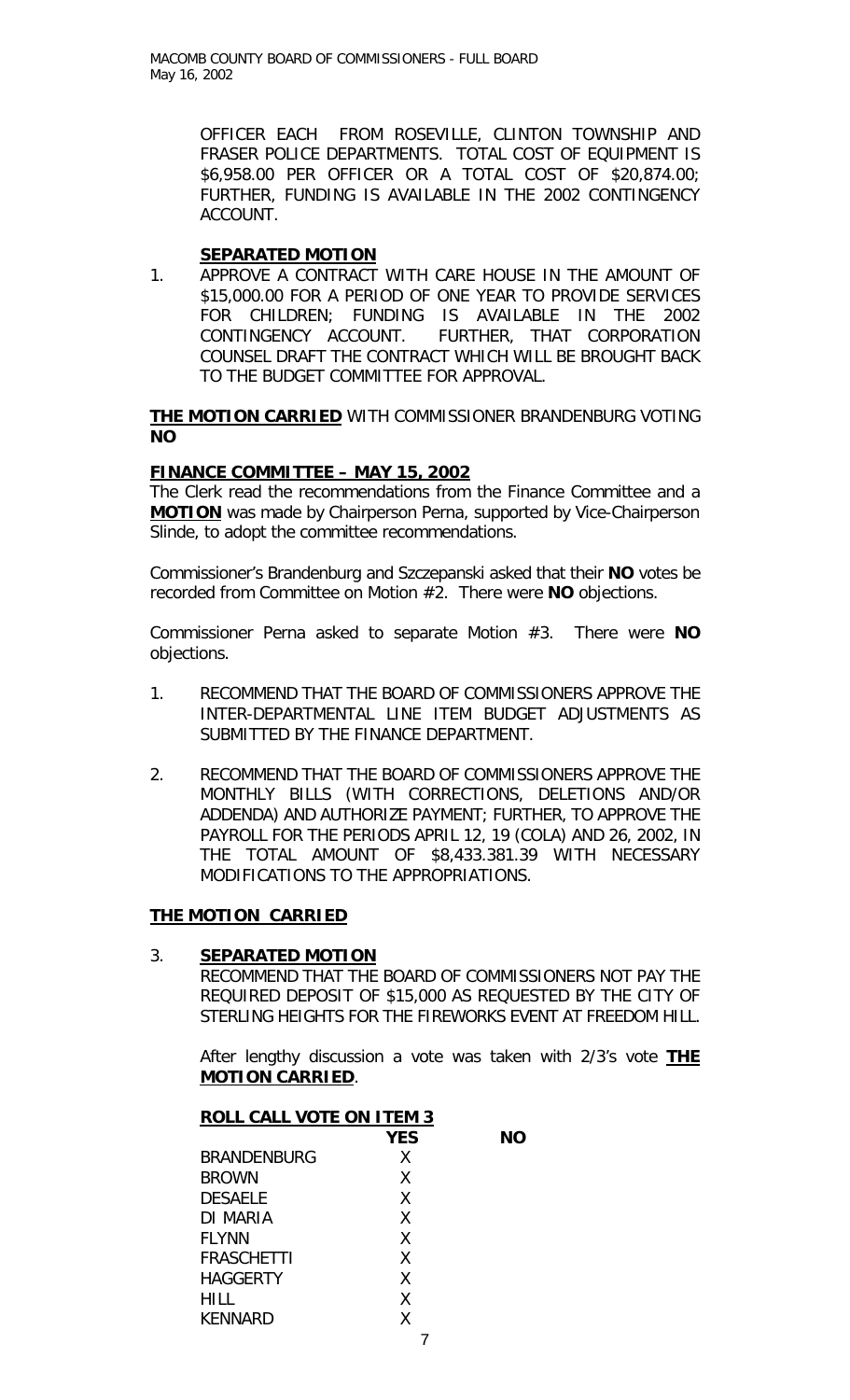| KOLAKOWSKI         | Χ  |   |
|--------------------|----|---|
| LAFFERTY           | Χ  |   |
| <b>LIBERATO</b>    |    | χ |
| <b>LUND</b>        | Χ  |   |
| <b>MIJAC</b>       |    | X |
| <b>OLSHOVE</b>     | Χ  |   |
| <b>PERNA</b>       | X  |   |
| <b>REVOIR</b>      | X  |   |
| <b>ROCCA</b>       | Χ  |   |
| <b>SAUGER</b>      | Χ  |   |
| <b>SAWICKI</b>     | X  |   |
| <b>SESSA</b>       | Χ  |   |
| <b>SLINDE</b>      | X  |   |
| <b>SZCZEPANSKI</b> | χ  |   |
| <b>WHITE</b>       | Χ  |   |
| <b>HERTEL</b>      |    | Χ |
| <b>TOTAL</b>       | 22 | 3 |

#### **RESOLUTIONS/TRIBUTES**

A **MOTION** was made by Vice-Chairman Liberato, supported by Commissioner Lafferty, to adopt the Resolutions and Tributes in their entirety.

Commissioner Brandenburg asked to separate *Resolution (02-59*) four-year Levy of SMART Millage. There were **NO** objections.

- Res. No. 02-54 Commending Mary Ann Piacenza (offered by Brandenburg; recommended by LAS Committee on 5- 07-02) Res. No. 02-57 Commending Ray Township on 175<sup>th</sup> Anniversary (offered by Brandenburg; recommended by LAS Committee on 5-07-02)
- Res. No. 02-58 Commending St. Peter Lutheran School on 125<sup>th</sup> Anniversary (offered by Brandenburg; recommended by LAS Committee on 5-07-02).
- Res. No. 02-52 Commending the City of Mt. Clemens for their drinking Water Improvements (offered by DeSaele, Hill, Kennard and White; recommended by Health Services Committee on 5-8-02)
- Res. No. 02-50 Supporting the Efforts of the U.S. Department of Energy and the U.S. Nuclear Regulatory Commission to Establish a Permanent Repository for High-Level Nuclear Waste by Opening Yucca Mountain, NV (offered on behalf of Board Recommended by JPS Committee on 5- 8-02).
- Res. No. 02-46 Commending Geraldine Tuscany, Director of L'Anse Creuse/Mount Clemens Adult Education on Her Retirement (offered by Sessa recommended by Operational Services Committee on 5-0-02)
- Res. No. 02-48 Commending Chuck Maniaci for all His Community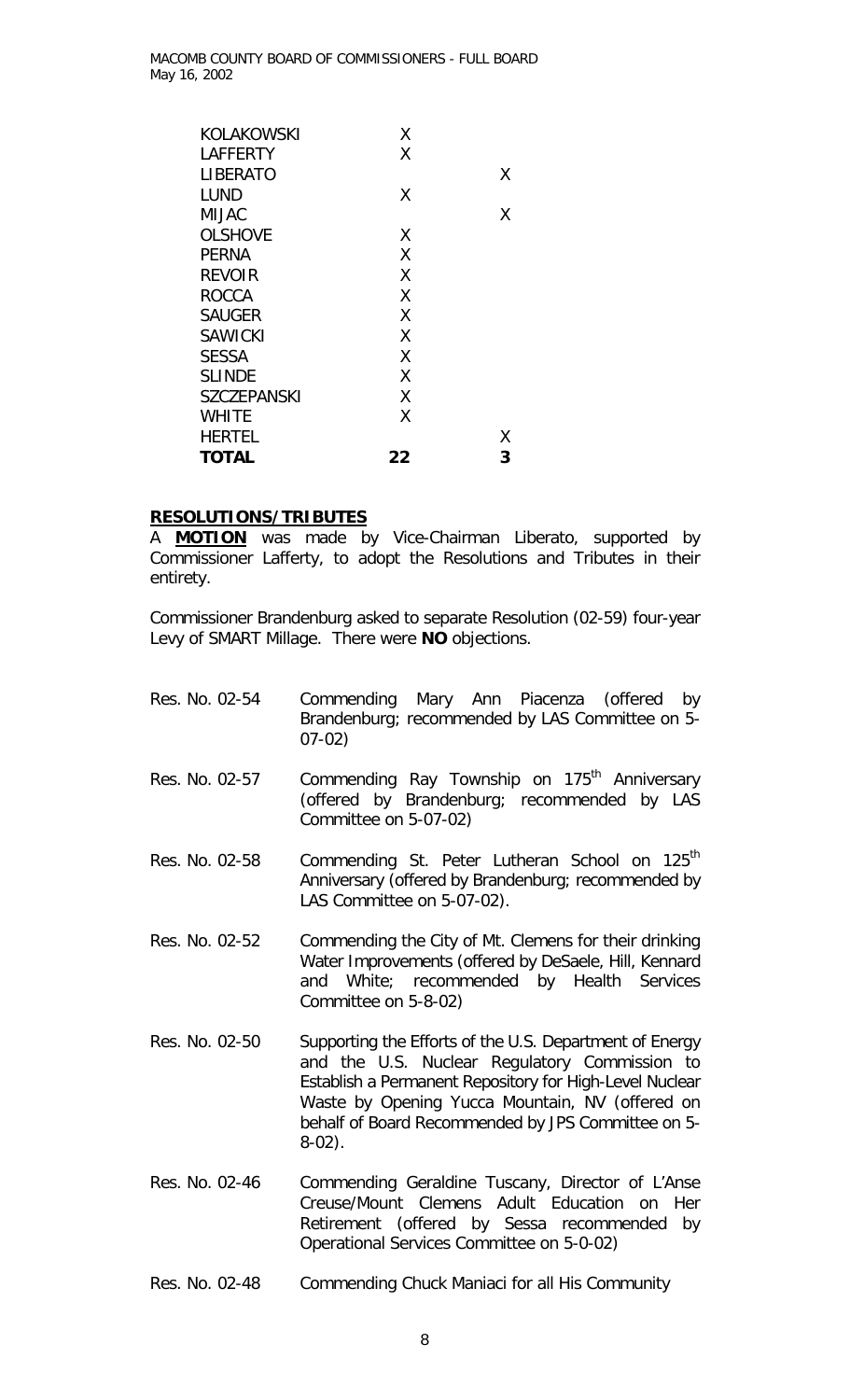Service (offered by Flynn recommended by Community Services Committee on 5-10-02)

- Res. No. 02-47 Honoring Luigi LaMarra  $-75<sup>th</sup>$  Birthday (offered by Flynn; recommended by Community Services Committee on 5-10-02).
- Res. No. 02-53 Commending Lola Dyer for Dedication to Education and Service to the Community (offered by Hill recommended by Personnel Committee on 5-13-02).
- Res. No. 02-51 Commending Carlo Santia for His Years of Dedicated Service upon Retirement from Macomb County road Commission (offered by Sessa; include White; recommended by Budget Committee on 5-14-02).
- Res. No. 02-49 Commending Huron Precision Parts Corp. on the Dedication of their New Manufacturing Facility in Chesterfield Township (offered by Hertel on behalf of Board; recommended by Finance Committee on 5-15- 02).
- Res. No. 02-60 Tribute to Glen Peters (offered by Kennard; include Sessa).
- Res. No. 02-55 Commending Colonel Christopher Joyce, Commanding Officer United States Marine Corps at Selfridge Field, (offered by Vice-Chairman Liberato at Full Board).
- Res. No. 02-56 Commending the Placement of A Michigan Historical Marker at the former site of the Detroit Tank Arsenal in Warren (offered by Commissioner Lafferty at Full Board).
- Res. No. 02-61 Commending Stephen Yokich, President of the UAW (offered by Commissioner Liberato at Full Board).

## **THE MOTION CARRIED.**

## **SEPARATED RESOLUTION**

Res. No. 02-59

## RESOLUTION CALLING MILLAGE ELECTION FOR PUBLIC TRANSPORTATION SERVICES

 WHEREAS, the County of Macomb ("the County") is designated by law as a member of the Suburban Mobility Authority for Regional Transportation ("SMART") established pursuant to Act 204, Public Acts of Michigan, 1967, as amended ("the Act"); and

WHEREAS, SMART is authorized by the Act to finance transportation facilities by grants or contributions from governmental units and other public sources; and

WHEREAS, the Act specifically authorizes all counties to assist, cooperate with, and contribute services, money or property in aid of SMART and its purposes and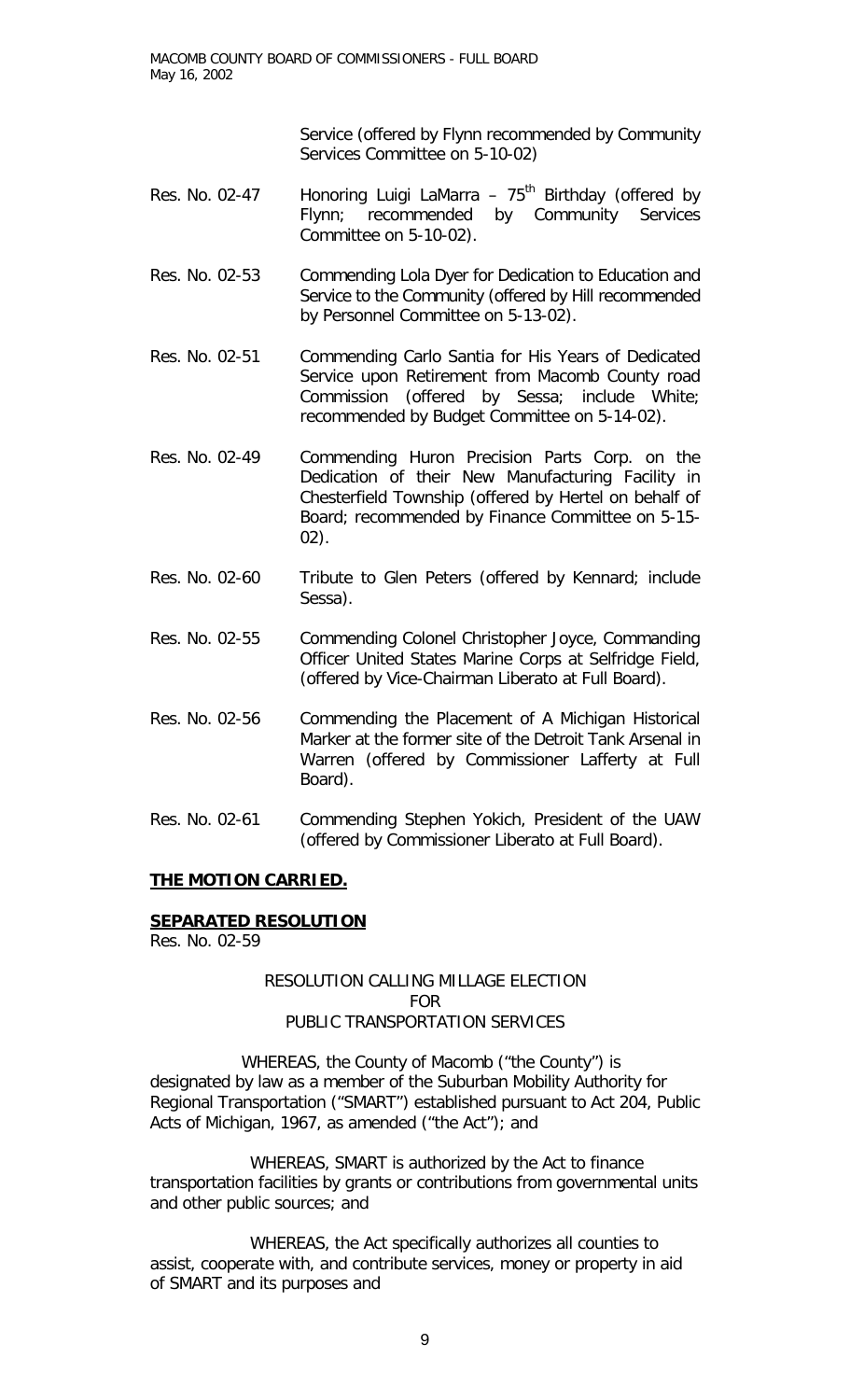WHEREAS, Act 156, Public Acts of Michigan, 1851, as amended authorizes the County Board of Commissioners to raise by tax upon the County those funds authorized by law and to direct and provide for the raising of money which is necessary to defray the current expenses and charges of the County and the necessary charges incident to or arising from the execution of the Board's lawful authority; and

WHEREAS, the electorate of the County approved at a special election in 1995, a millage for public transportation purposes for levy in 1995, 1996 and 1997, and the revenue from this millage were contributed to SMART for its 1995-96, 1996-97 and 1997-98 fiscal years; and

WHEREAS. The electorate of the County again approved at the August 1998 election a millage for public transportation purposes for levy in 1998, 1999, 2000 and 2001 and the revenue from the millage contributed to SMART for its 1998-99, 1999-00, 2000-01 and 2001-02 fiscal years; and

WHEREAS, in order to maintain public transportation services within the County, action is required to seek voter approval to obtain funding for public transportation services within the County and to enter into an agreement with SMART relative to the administration of public transportation services within the region and the guarantees of service to the County; and

WHEREAS, the County desires to seek the authorization of its electorate to increase the total tax rate limitation, as provided for by Section 6 of Article 9 of the State Constitution of 1963, for the purpose of continuing contributions in aid of SMART and its purposes.

NOW, THEREFORE BE IT RESOLVED:

1. That the County Board of Commissioners hereby calls an election of the qualified electors of the County of Macomb for August 6, 2002 for the proposition of an increase in the limitation on the amount of taxes which may be imposed on taxable property in the County of Macomb by .27 mills for a total of 0.6 mills for the years 2002, 2003, 2004, and 2005 inclusive, for the purpose of continuing contributions in aid of SMART and its purposes for the elderly, handicapped and general public of the County of Macomb; and

2. That the proposition to be submitted at the election shall be stated on a separate ballot or as a separate proposition on the voting machine, in substantially the following form:

#### MACOMB COUNTY PUBLIC TRANSPORTATION MILLAGE

If approved, this proposal will authorize the levy of 0.6 mills levied by Macomb County in 2002 and allow continued support in aid of the Suburban Mobility Authority for Regional Transportation (SMART) and its purposes of serving the elderly, handicapped and general Public of Macomb County.

Shall the tax imposed on taxable property in Macomb County which was levied at .33 mills and expired with the 2001 tax be increased to 0.6 mills (60 cents per \$1,000 taxable value) for four (4) years, 2002, 2003, 2004 and 2005, inclusive for the purpose of making contributions in aid of the Suburban Mobility Authority for Regional Transportation ("SMART") and its purpose of serving the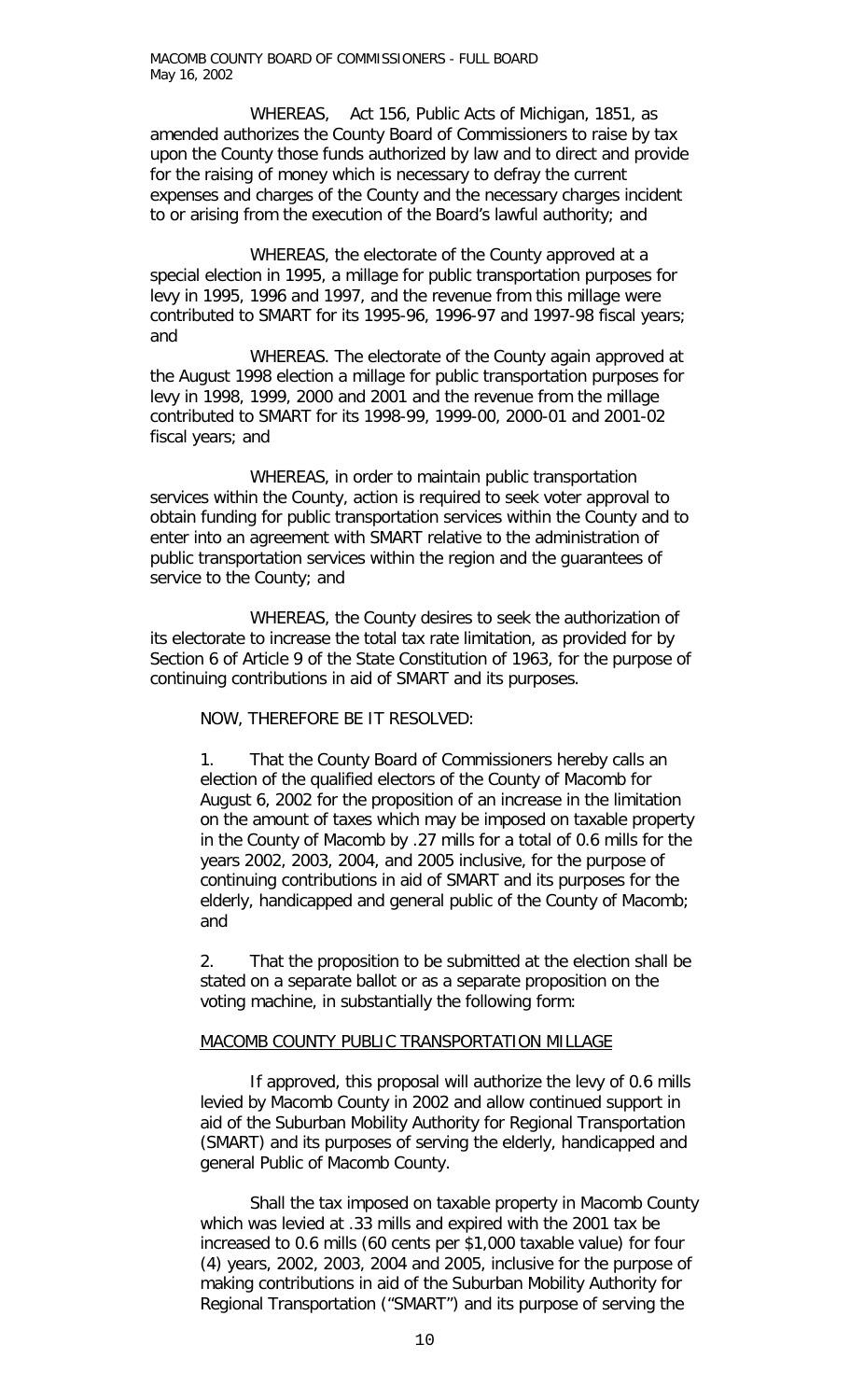elderly, handicapped, and general public in Macomb County? It is estimated that 0.6 mills would raise approximately \$14 million dollars when levied in 2002.

- 3. That the Chairperson of the Board of Commissioners is hereby authorized and directed to enter into an agreement with SMART in a form approved by the County Corporation Counsel providing for the reimbursement of the reasonable incremental costs of the election called for by this Resolution which are in excess of the cost of any election being held concurrently, whether or not the proposition is approved by the voters, and for the contribution of revenues received due to the levy of the proposed 0.6 mills, and
- 4. That the County Clerk is directed to do all things and provide all supplies necessary for the millage election as required by law to be done, and
- 5. This Resolution shall take immediate effect.

A motion was made by Commissioner Szczepanski, supported by Commissioner Brandenburg, to amend the wording on the ballot question to read Macomb County Public Transportation Millage **Proposal**.

A vote was held on the motion to add the word **Proposal** to the title of the ballot question and the **MOTION CARRIED**.

Lengthy discussion followed on the original motion.

A motion to amend the Resolution to split into three questions; the renewal of .33 mills, the Headlee override and millage increase was made by Commissioner DeSaele, supported by Commissioner Brandenburg. Discussion followed.

### **ROLL CALL VOTE ON THE MOTION TO AMEND THE RESOLUTION TO INCLUDE THREE (3) SEPARATE QUESTIONS**

|                    | <b>YES</b> | <b>NO</b> |
|--------------------|------------|-----------|
| <b>BRANDENBURG</b> | Χ          |           |
| <b>BROWN</b>       | X          |           |
| <b>DESAELE</b>     | Χ          |           |
| <b>DI MARIA</b>    |            | Χ         |
| <b>FLYNN</b>       |            | Χ         |
| <b>FRASCHETTI</b>  | Χ          |           |
| <b>HAGGERTY</b>    |            | Χ         |
| <b>HILL</b>        |            | Χ         |
| <b>KENNARD</b>     |            | Χ         |
| <b>KOLAKOWSKI</b>  |            | Χ         |
| LAFFERTY           |            | X         |
| <b>LIBERATO</b>    |            | Χ         |
| <b>LUND</b>        | Χ          |           |
| <b>MIJAC</b>       |            | Χ         |
| <b>OLSHOVE</b>     |            | X         |
| <b>PERNA</b>       |            | Χ         |
| <b>REVOIR</b>      | Χ          |           |
| <b>ROCCA</b>       | Χ          |           |
| <b>SAUGER</b>      |            | χ         |
| <b>SAWICKI</b>     |            | Χ         |
| <b>SESSA</b>       | Χ          |           |
| <b>SLINDE</b>      |            | Χ         |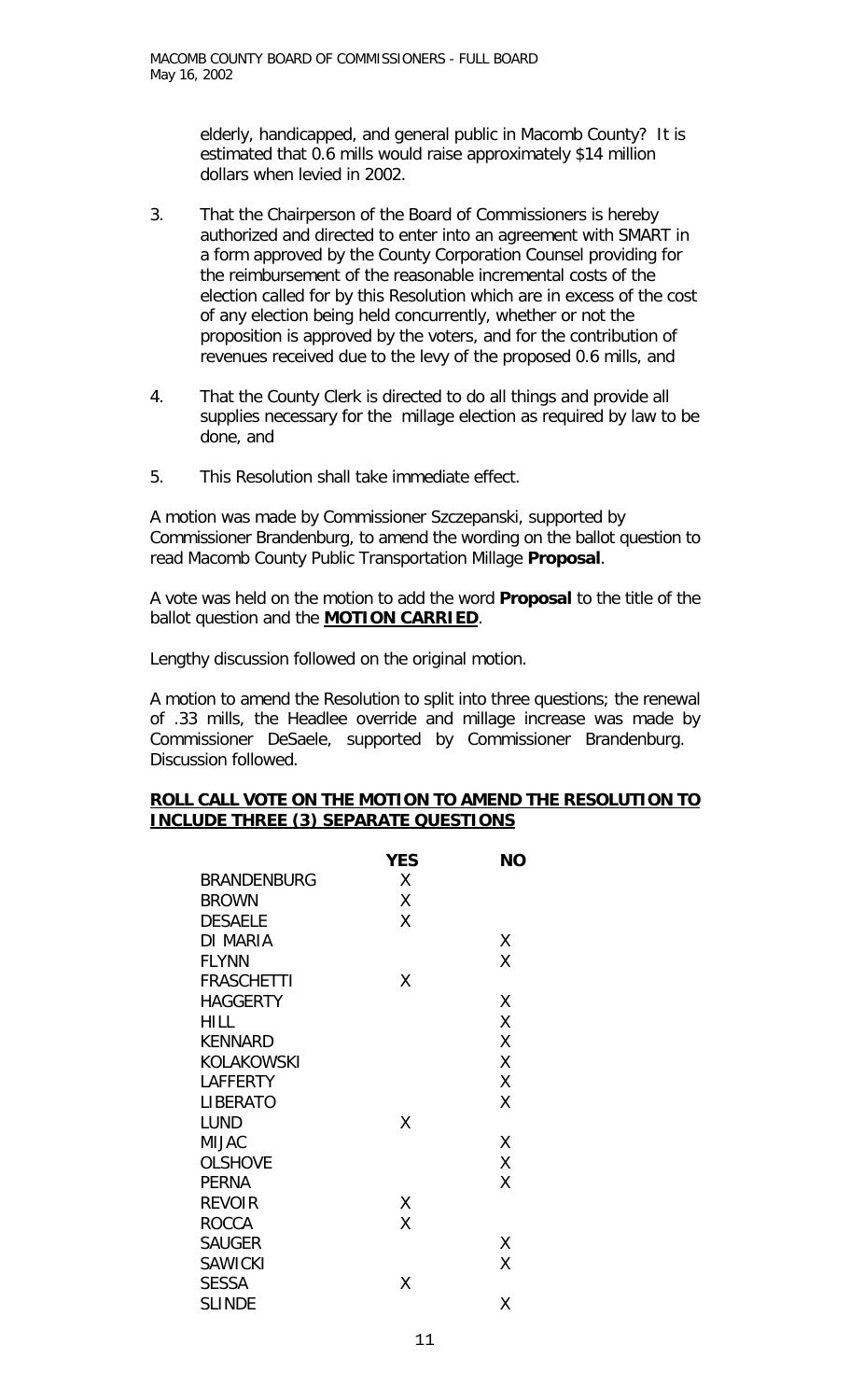| SZCZEPANSKI  |   |    |
|--------------|---|----|
| <b>WHITE</b> |   |    |
| HERTFI       |   |    |
| <b>TOTAL</b> | Q | 16 |

### **THE MOTION FAILED.**

### **ROLL CALL VOTE ON ADOPTION OF RESOLUTION AS AMENDED**

|                    | <b>YES</b> | <b>NO</b> |
|--------------------|------------|-----------|
| <b>BRANDENBURG</b> |            | Χ         |
| <b>BROWN</b>       |            | Χ         |
| <b>DESAELE</b>     |            | X         |
| DI MARIA           | Χ          |           |
| <b>FLYNN</b>       | X          |           |
| <b>FRASCHETTI</b>  |            | Χ         |
| <b>HAGGERTY</b>    | X          |           |
| <b>HILL</b>        | Χ          |           |
| <b>KENNARD</b>     | X          |           |
| <b>KOLAKOWSKI</b>  | Χ          |           |
| LAFFERTY           | Χ          |           |
| <b>LIBERATO</b>    | Χ          |           |
| <b>LUND</b>        |            | X         |
| <b>MIJAC</b>       | Χ          |           |
| <b>OLSHOVE</b>     | χ          |           |
| <b>PERNA</b>       | Χ          |           |
| <b>REVOIR</b>      | X          |           |
| <b>ROCCA</b>       |            | X         |
| <b>SAUGER</b>      | Χ          |           |
| <b>SAWICKI</b>     | Χ          |           |
| <b>SESSA</b>       |            | Χ         |
| <b>SLINDE</b>      | Χ          |           |
| <b>SZCZEPANSKI</b> |            | X         |
| <b>WHITE</b>       | X          |           |
| <b>HERTEL</b>      | Χ          |           |
| <b>TOTAL</b>       | 17         | 8         |

#### **THE MOTION CARRIED.**

#### **PURCHASE OF PREVIOUS SERVICE TIME (DEAN FORD)**

A **MOTION** WAS MADE BY COMMISSIONER SLINDE, SUPPORTED BY COMMISSIONER BRANDENBURG TO APPROVE THE PURCHASE OF PREVIOUS SERVICE TIME (DEAN FORD) AND **THE MOTION CARRIED**.

#### **APPOINTMENTS**

## **a) LOCAL EMERGENCY PLANNING COMMITTEE**

A **MOTION** WAS MADE BY COMMISSIONER DIMARIA, SUPPORTED BY COMMISSIONER FRASCHETTI TO APPOINT DAVID GLANCY TO MACOMB COUNTY LOCAL EMERGENCY PLANNING COMMITTEE. **THE MOTION CARRIED.**

#### **NEW BUSINESS**

Commissioner Sessa commented on the positive aspects of the SMART proposal and thanked the Commission for passing the millage proposal.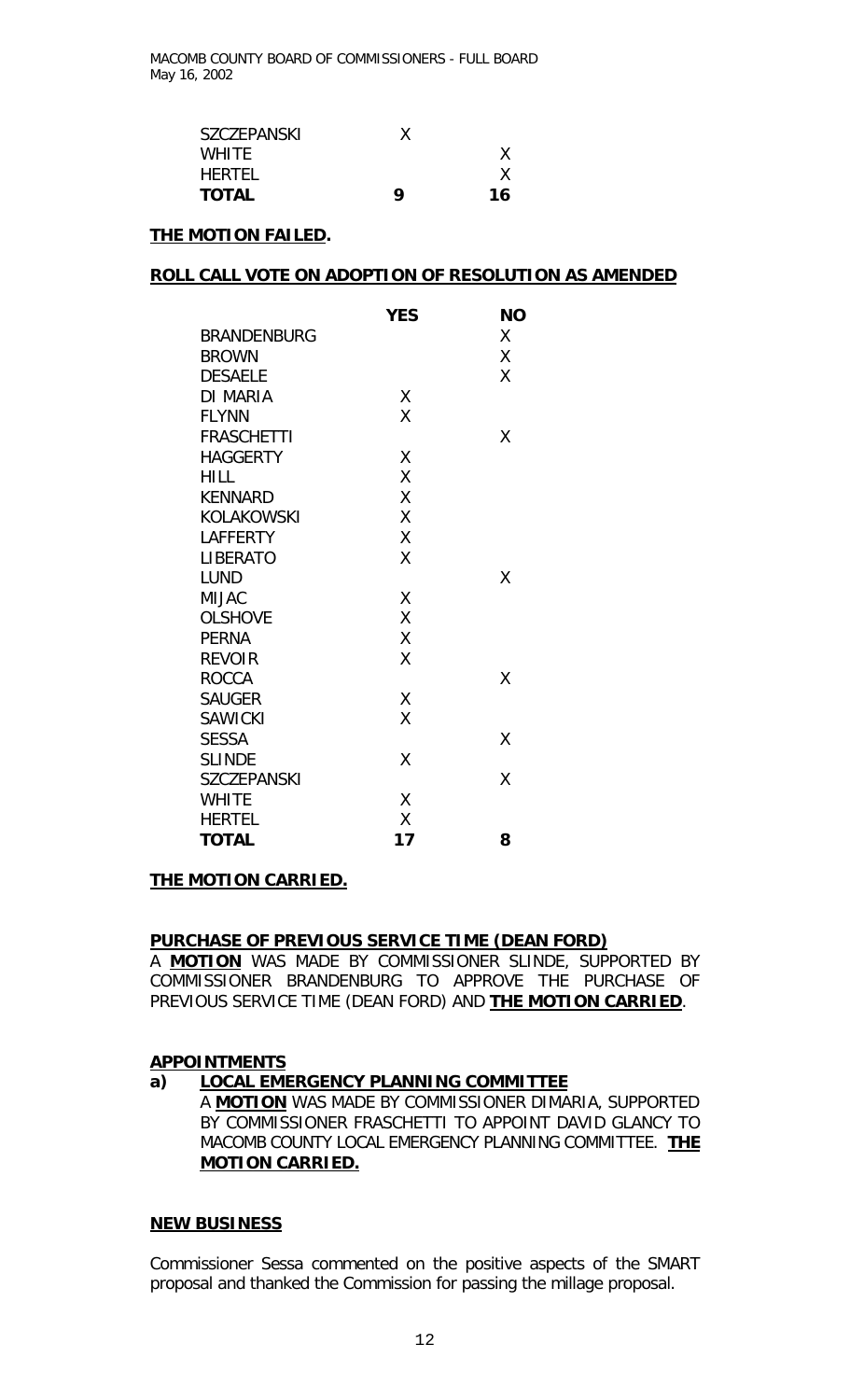Commissioner Haggerty commended his fellow Commissioners on doing the right thing by passing the SMART Proposal.

Commissioner Lund announced that the Rules Committee will be meeting again next month. The County website address has been shortened to www.macombcounty.net. Suggested that the Budget Committee consider conducting outside audits on some of the County Departments.

Commissioner Revoir asked Mr. Diegel if the County had gone out for RFPs on the move of the Courthouse from New Baltimore to Chesterfield. Mr. Diegel replied that Chesterfield Township approached the County with a proposal. We (the County) have not gone out for a proposal with regard to this particular move.

Commissioner Liberato asked that the June Full Board Meeting be moved from June 13 to June 12.

A **MOTION** WAS MADE BY COMMISSIONER SZCZEPANSKI, SUPPORTED BY COMMISSIONER BRANDENBURG TO SUSPEND THE RULES. A VOTE WAS TAKEN WITH 2/3'S VOTE, **THE MOTION CARRIED**.

After discussion Commissioner Liberato withdrew his request and the motion to suspend the rules was withdrawn.

Commissioner Szczepanski commented that he will submit a written request that the Rules Committee discuss how power sharing, tie votes, and other issues will be resolved in case we have an equal number of Republicans and Democrats on the Board next year. The more of these things that are worked out before January 1st the better.

Commissioner Flynn announced that Commissioner Nancy White would be honored with the Girl Scouts Woman of Distinction Award on June 11, 2002. Commissioner Flynn has tickets available.

Commissioner Lafferty announced that the annual report would be mailed to County residents within the next two weeks.

## **PUBLIC PARTICIPATION**

**Bill Gressel, Sterling Heights**, spoke regarding Freedom Hill, the Fireworks and the SMART bus proposal.

**Jim Crofton, Sterling Heights**, spoke regarding Freedom Hill County Park.

**Rene Diegel**, from Turning Point Forensic Nurse Examiner Program, (SANE) thanked the Commission for its support so they can provide this service to the County.

## **ROLL CALL ATTENDANCE**

| District 1 |
|------------|
| District 2 |
| District 3 |
| District 4 |
| District 5 |
| District 6 |
| District 7 |
| District 8 |
| District 9 |
|            |